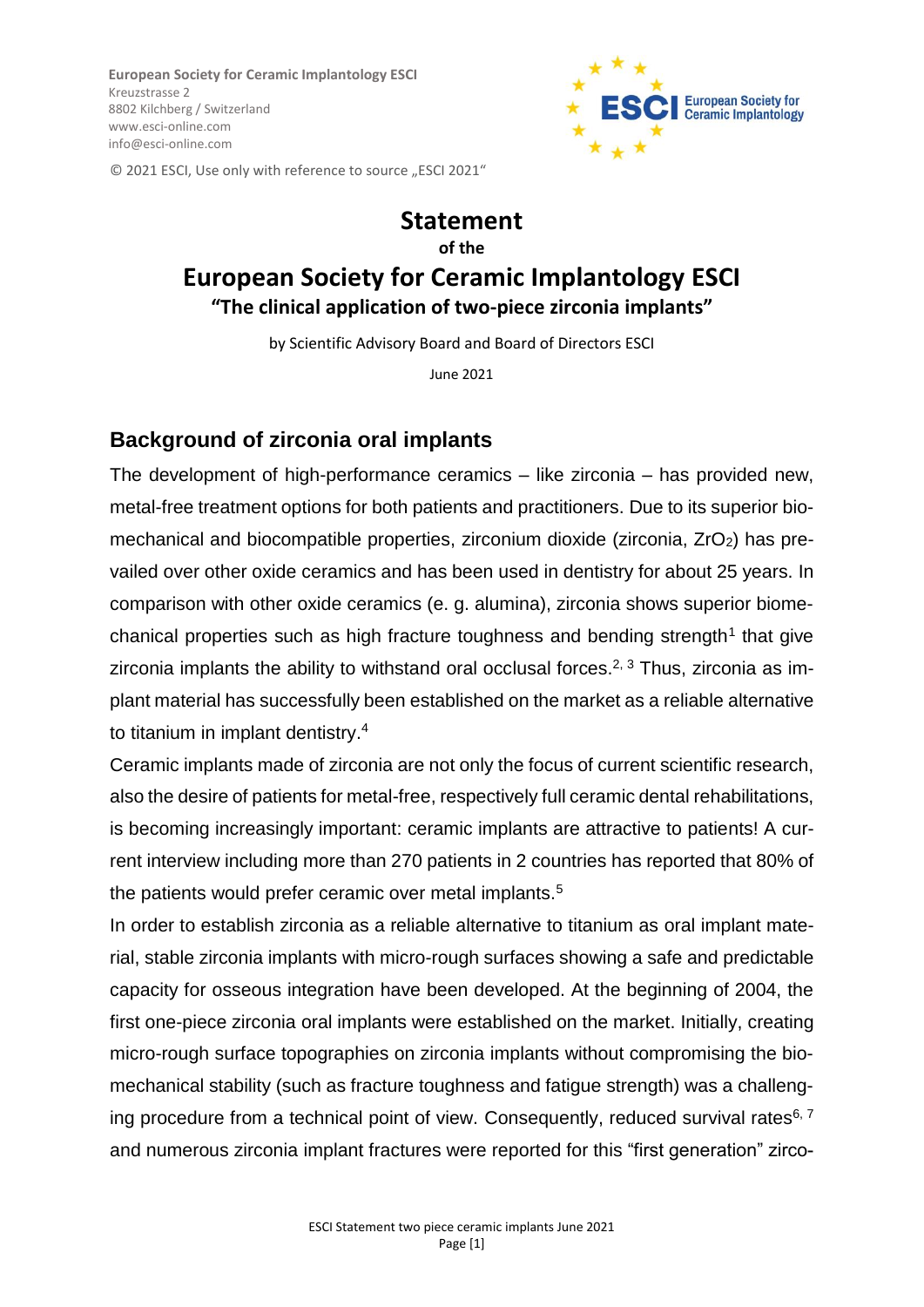

nia implants. $8-10$  Since then, the industry has continuously improved manufacture processes to produce micro-roughened zirconia implants with reliable fracture toughness and fatigue strength that show a predictable osseointegration<sup>11</sup> and high clinical survival rates at the level of conventionally used titanium implants mid-term.<sup>6, 12-15</sup> Experimental studies have shown that the latest generation of zirconia implants with micro-rough surfaces show an identical hard tissue integration compared with titanium implants.<sup>11, 16-20</sup> However, the different zirconia implant systems that are available on the market show varying surface topographies and not every company offers evidencebased data or provides information regarding the implant surface and the osseointegration performance of the appropriate product. Consequently, clinicians must scrutinize if the used zirconia implant system offers scientific data regarding the osseointegration capacity.

In the last 2 decades, not only surface micro-texture but also implant macro design has been adapted. Whereas the first zirconia implant systems were limited to a one-piece design, also two-piece zirconia implants are available in the meantime. This developmental process has also been strongly influenced by the predilection of clinicians for two-piece implant designs and confirms a clear trend for "two-piece" implant designs not only for titanium but also for zirconia implants. Nowadays, one- and two-piece zirconia implants with different designs and diameters that allow the treatment of partially and completely edentulous patients have become available on the market.

### **Clinical data**

Due to the large number of adaptations and further developments regarding zirconia implant designs and manufacture processes in a relatively short period of time, it has become quite difficult for clinicians to assess the available clinical data in relation to the zirconia implants under investigation and to evaluate the clinical relevance of the investigated implant type and the reported results.

Various clinical studies investigating different types of zirconia implants were published in the last couple of years. However, it must be considered that some recently pub-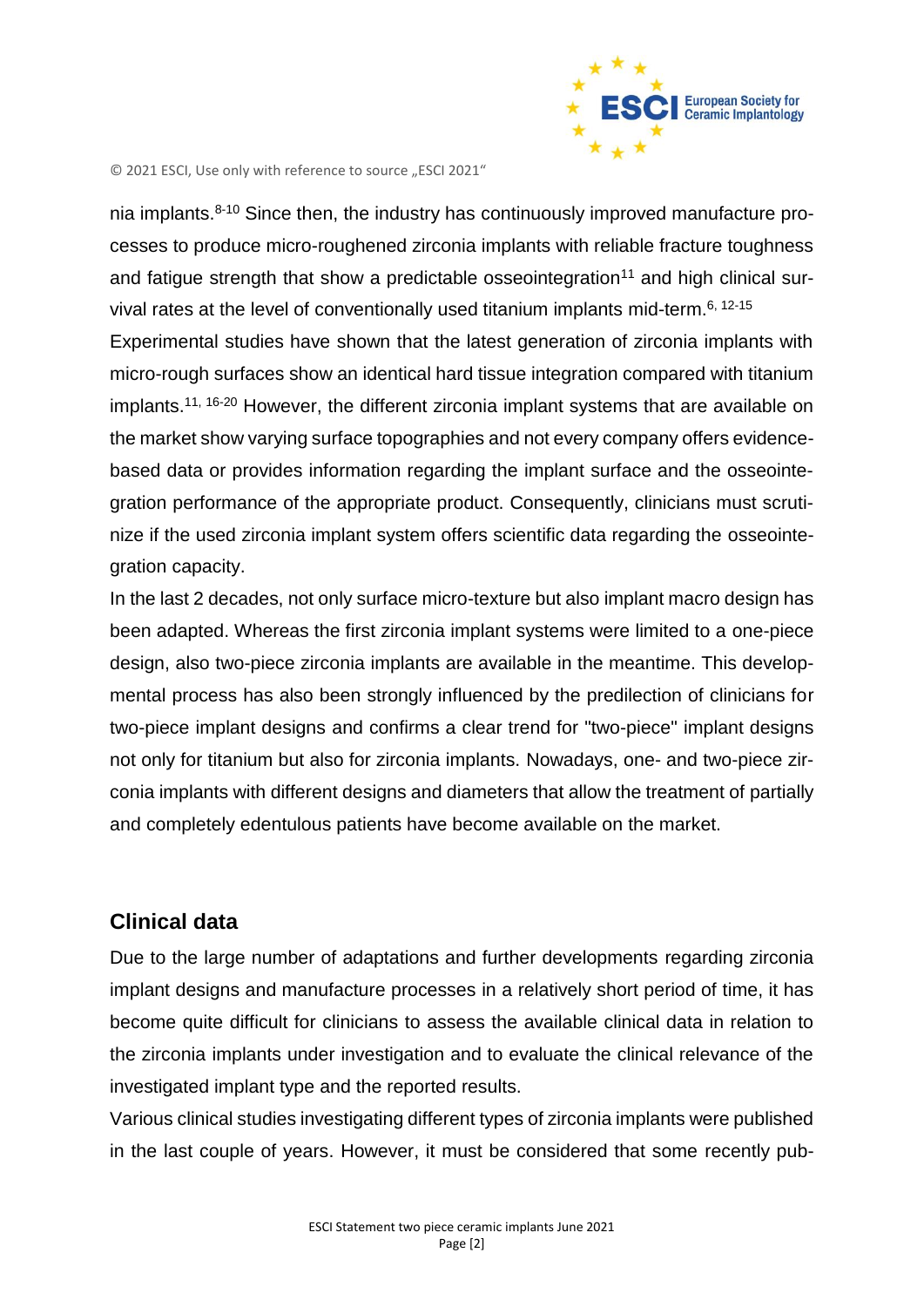

lished clinical studies investigated zirconia implant systems that have been further developed in the meantime and that are not any longer available on the market. A metaanalysis has reported that physical properties and ongoing market availability significantly influenced the reported zirconia implant survival rates. 6 In a systematic review, the authors evaluated clinical studies investigating zirconia implants that were published between 2004 and 2017. The reported 1-year mean survival rates for commercially available zirconia implants (98.3%) were significantly higher compared with zirconia implants that are not any longer commercially available on the market (91.2%). In addition, a mean 2-year survival rate for commercially available zirconia implants of 97.2% was evaluated whereas the zirconia implant design – one-piece compared with two-piece designs – did not significantly influence the reported survival rates. In this context, it has been shown that zirconia implant survival rates have significantly increased between 2004 and 2017 and that the fracture incidence of zirconia oral implants was significantly reduced from 3.4% to 0.2%. <sup>6</sup> Even though meta-analyses estimating overall survival rates are currently limited to 1- and 2-years data, single studies reported longer clinical follow up periods. Regarding commercially available zirconia implants, clinical data up to and after 5 years of functional loading reporting survival rates of 95% are now available.<sup>12, 14, 15, 21, 22</sup>

The data of the previously reported meta-analysis were the basis for the clinical recommendations that were created for the 6<sup>th</sup> ITI Consensus Conference.<sup>6</sup> In this systematic review, more clinical studies investigating zirconia implants with a one-piece design were included than studies evaluating two-piece zirconia implant designs. Consequently, the main statement of the consensus conference on the clinical application of zirconia implants referred to one-piece implant designs.<sup>7</sup> However, the data of the meta-analysis has reported that the implant design did not significantly influence the reported survival rates. Based on the currently available clinical data, it seems that the studies investigating two-piece zirconia implants report similar survival rates compared with one-piece zirconia implants.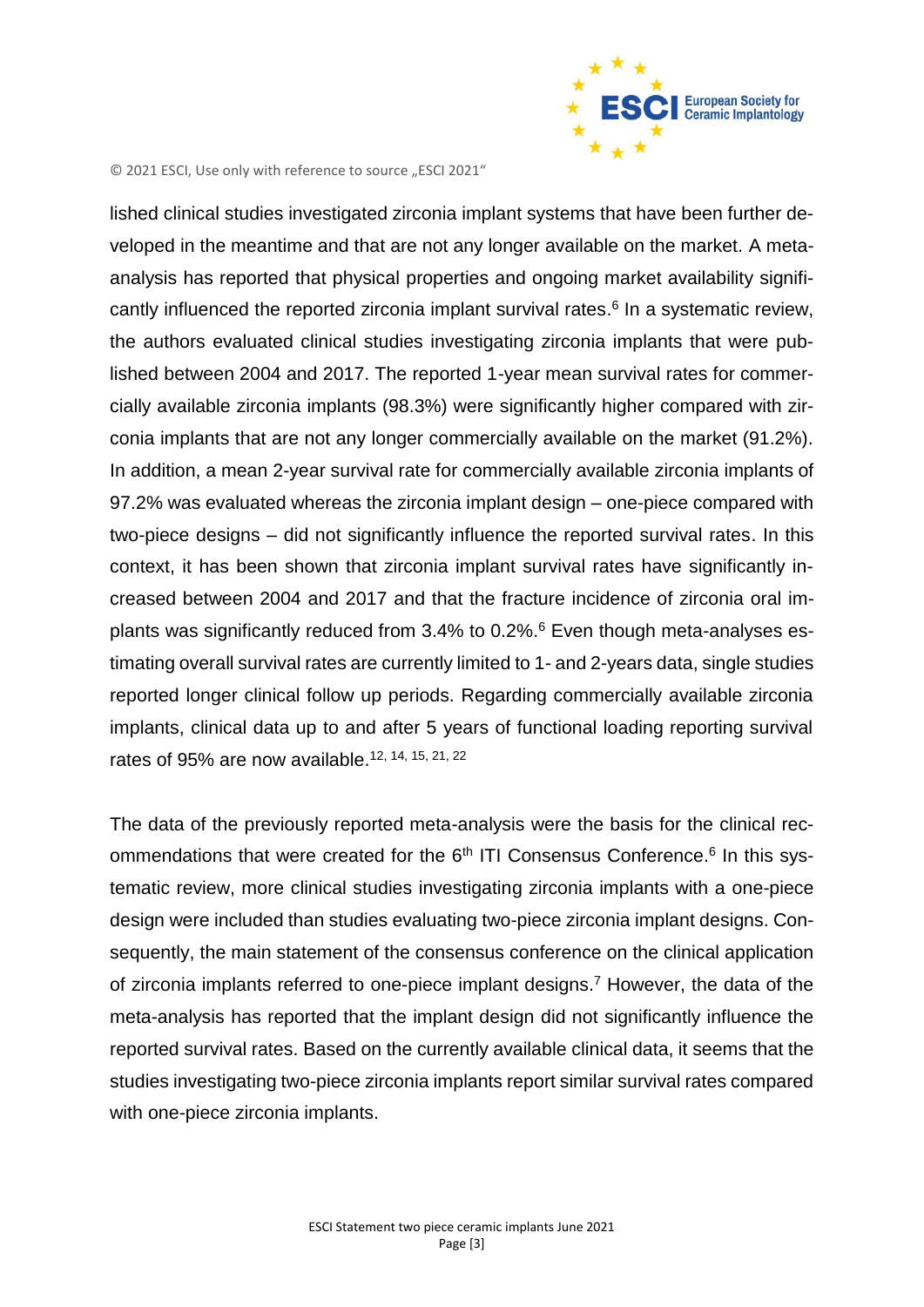

#### **Two-piece zirconia implants – reliable prosthetic connections**

Scientific studies have not only examined the clinical performance of two-piece zirconia implant systems, but also evaluated the reliability and stability of screw-retained implant-abutment connections. Most recently, the stability of a titanium-zirconia screwretained connection has been directly compared with a conventional titanium-based connection in an in vitro study. The results have shown no statistically significant differences between the investigated groups. Consequently, the authors reported "The connection of the tested screw-retained zirconia crowns in two- piece zirconia implants is comparable to standard titanium implants in the specific in vitro testing" and "Based on the results of the present study, the connection between crown and the two-piece zirconia implant seems to be suitable for clinical application. "23

It is particularly important to evaluate studies and implant systems individually according to the material and type of connection. For example, the stability and fracture resistance of ceramic implant systems was tested in vitro in accordance with ISO standard DIN 14801 in various studies. These studies demonstrated that the tested two-part zirconia ceramic implant systems can withstand the physiological masticatory forces in the long term and the stability is considered sufficient for clinical application.<sup>24-29</sup>

#### **Two-piece zirconia implants – reliable clinical applications**

Regardless of the available scientific studies, the question whether one- or two-piece zirconia implants are used depends not only on the preference of the dentist/surgeon, but mainly on the individual clinical situation. There are specific indications in which the use of a two-piece zirconia implant concept offers a more reliable clinical outcome compared with a one-piece implant design. For example, completely edentulous jaws, soft bone conditions or when bone augmentations are performed simultaneously with implant placement and/or when primary implant stability is hardly to achieve, respectively when uncontrolled mechanical loading of the implant must be avoided. With a one-piece implant concept, the abutment is an inherent part of the implant that penetrates the soft tissue into the oral cavity. Thus, uncontrolled early loading cannot be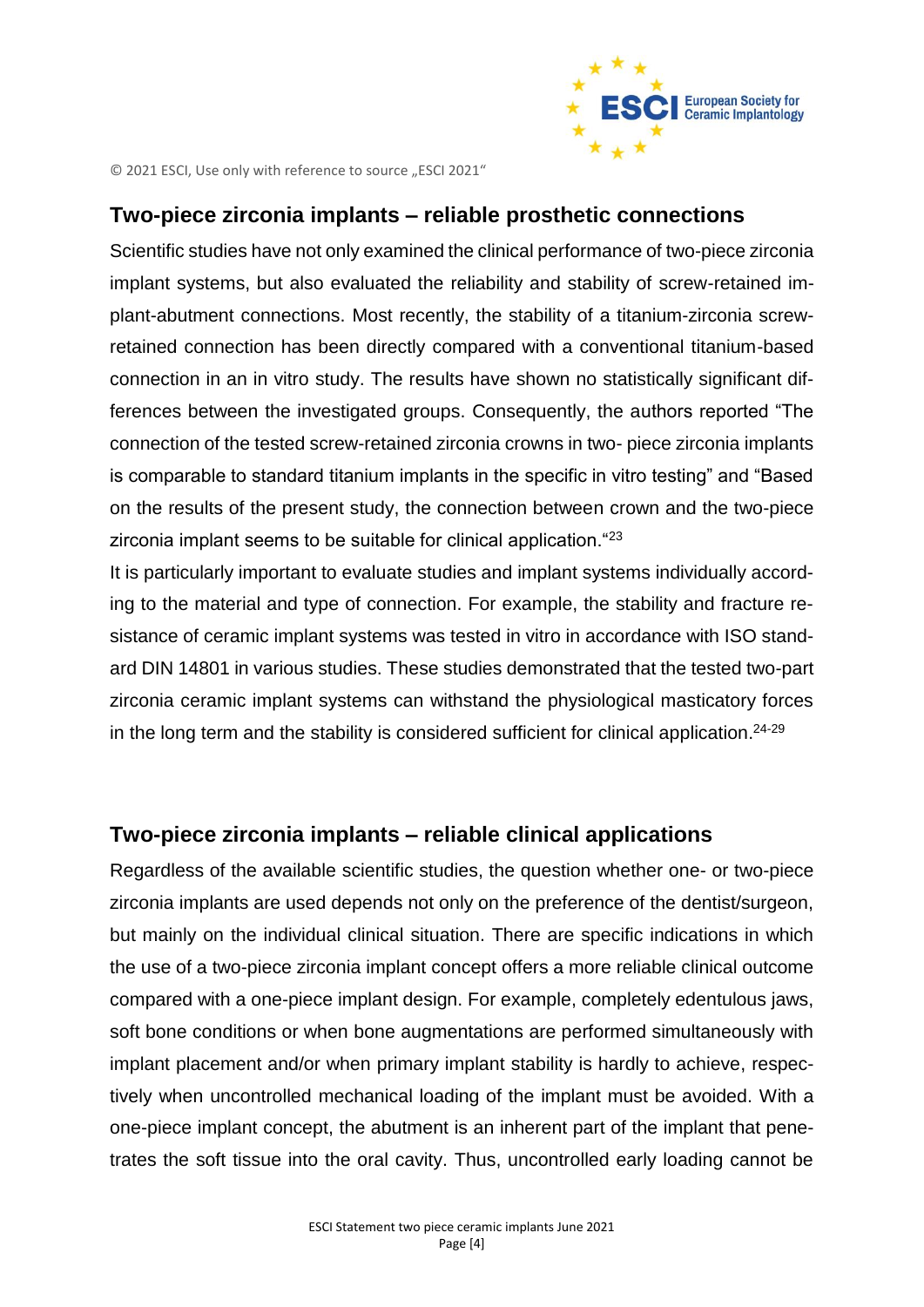

completely avoided. Furthermore, with one-piece implants the prosthetic suprastructure has to be cemented on the implant. In addition, not every clinical situation allows placing the implant in a correct prosthetic angulation and the implant has to be inserted in an angled axis. Regarding prosthetic implant axis corrections, two-piece zirconia implant concepts offer more options than one-piece concepts due to the fact, that individually designed abutments can be fabricated. Moreover, cementation of the prosthetic suprastructures can be avoided since two-piece zirconia implant concepts allow for the fabrication of reversibly screw-retained prosthetic reconstructions. Thus, prosthetic "flexibility" and "reversibility" must be emphasized in many clinical situations. Therefore, the use of two-piece zirconia implant concepts - as with titanium implants has become indispensable in everyday clinical practice. So far, more clinical studies are available that investigate one-piece compared with two-piece implant concepts. However, based on the clinical data available so far, meta-analyses have reported that the zirconia implant concept – one-piece compared with two-piece – did not significantly influence the clinical survival rates up to 5.1 years (mean follow up: 2.4 years).<sup>6</sup> Single studies investigating two-piece zirconia implant designs even reported clinical data up to and after 6.7 years of functional loading.<sup>30, 31</sup>

#### **Summary and Conclusion**

Based on the scientific data available to date, micro-rough zirconia implant surfaces show osseointegration capacity compared to their micro-rough titanium implants counterparts.<sup>11, 16-20</sup> This applies also to one-piece and two-piece ceramic implants, since the material, the implant geometry and the surface design do not differ between oneand two-piece implants received from the same manufacturer. Moreover, scientific data supports that - depending of course on the design and material type - two-piece zirconia implant connections can withstand oral masticatory forces.<sup>23-29</sup> Consequently, based on the currently available scientific data, the two-piece zirconia implant concept can be recommended for clinical application after correct diagnostic evaluation and appropriate patient information.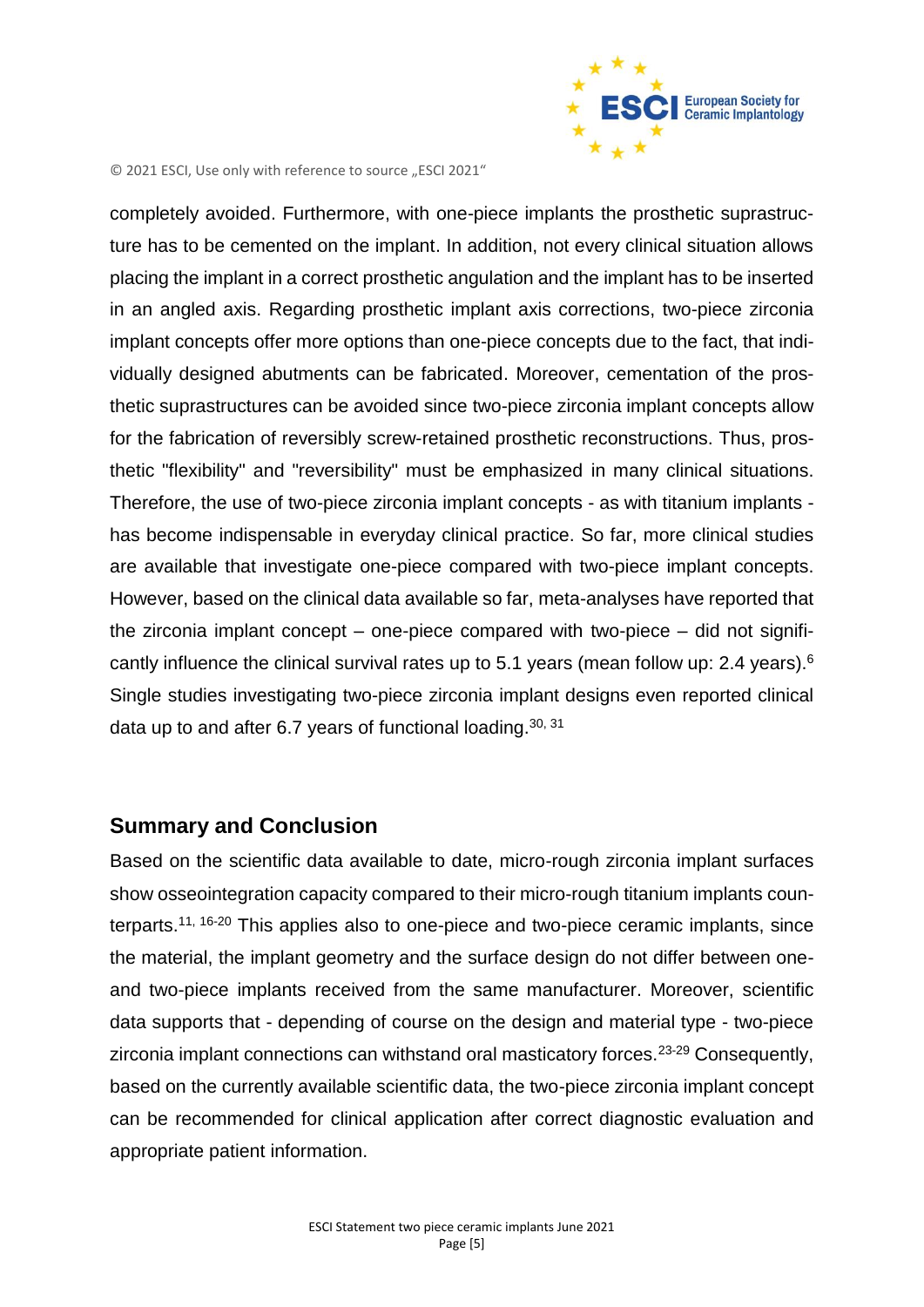

#### **Statement key points:**

- The two-piece zirconia implant concept offers advantages over the onepiece concept regarding prosthetic flexibility and clinical indications.
- Two-piece zirconia implants can resist clinical masticatory forces.
- Fracture resistance and mechanical stability of two-piece zirconia implants may vary as a function of different manufacturing processes, material properties, implant geometries and prosthetic connection concepts.
- One-and two-piece zirconia implants demonstrate same level of osseointegration and biologic integrity.
- For clinical successes, each manufacturer's guidelines regarding the strict application for the specified clinical indications should be followed for the respective two-piece zirconia implant.
- The ESCI Scientific Advisory Board states, based on the conclusions above, that the two-piece zirconia implant concept is appropriate for clinical application.

#### *This Statement by ESCI was formulated, confirmed and signed by the ESCI Scientific Advisory Board and ESCI Board of Directors (in alphabetical order):*

| <b>Prof. André Chen</b><br><b>Prof. Michael Gahlert</b><br>Prof. Mutlu Özcan | Prof. Jérôme Chevalier<br><b>Prof. Ralf Kohal</b><br><b>Prof. Michael Payer</b> | <b>Prof. Jens Fischer</b><br>Dr. Frank Maier, MSc<br><b>Prof. Corrado Piconi</b> |                       |                  |                             |
|------------------------------------------------------------------------------|---------------------------------------------------------------------------------|----------------------------------------------------------------------------------|-----------------------|------------------|-----------------------------|
|                                                                              |                                                                                 |                                                                                  | PD Dr. Stefan Röhling | Dr. Jens Tartsch | <b>Prof. Werner Zechner</b> |

Zürich, Switzerland, 09<sup>th</sup> June 2021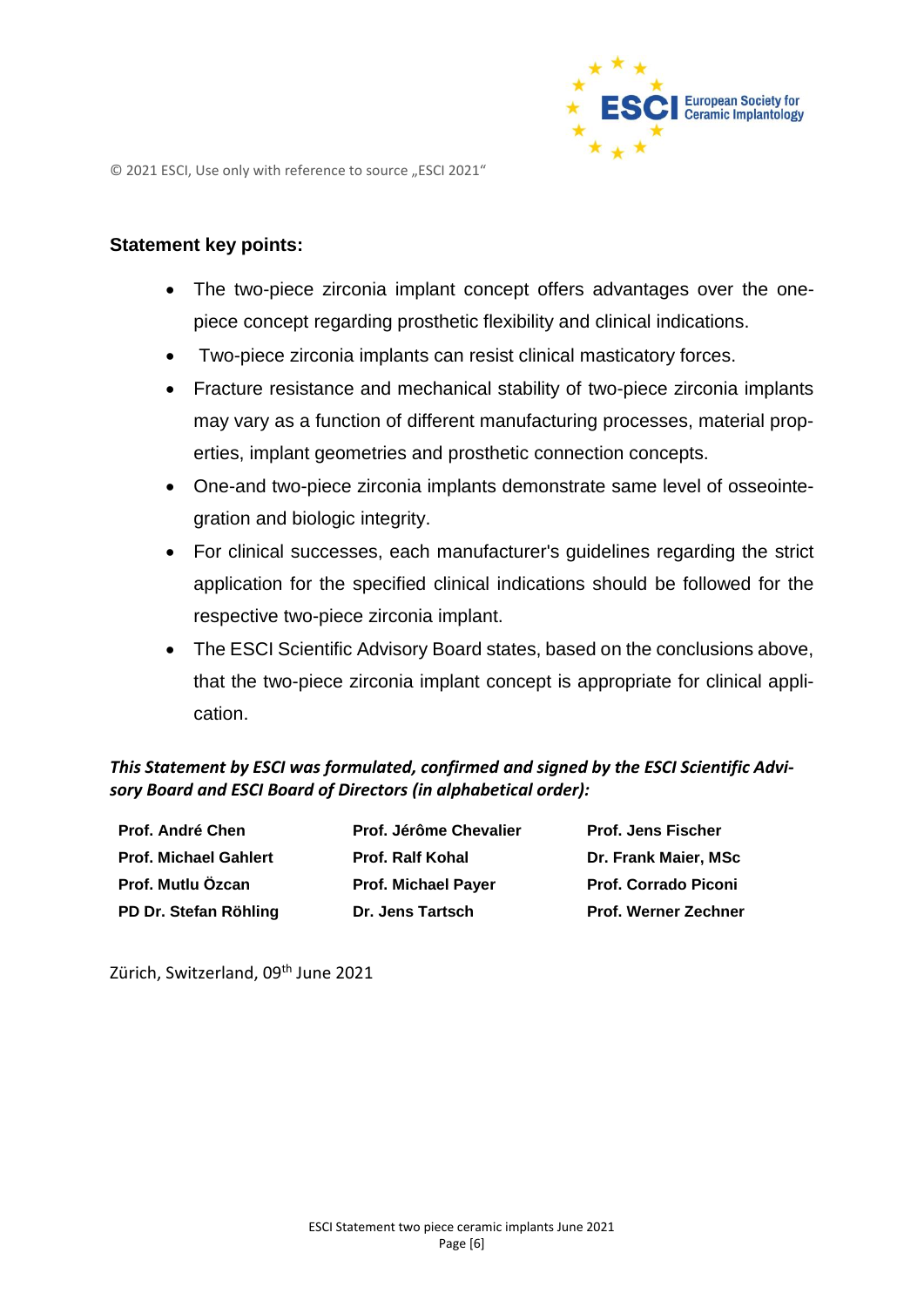

### **Literature**

1. Christel P, Meunier A, Heller M, Torre JP, Peille CN. Mechanical properties and shortterm in-vivo evaluation of yttrium-oxide-partially-stabilized zirconia. Journal of biomedical materials research 1989;23:45-61.

2. Andreiotelli M, Kohal RJ, Author A, Department o, Prosthodontics SoDA-LUF, Hugstetter Str FG, et al. Fracture strength of zirconia implants after artificial aging. Clinical Implant Dentistry and Related Research 2009;11:158-166.

3. Silva NR, Coelho PG, Fernandes CA, Navarro JM, Dias RA, Thompson VP. Reliability of one-piece ceramic implant. Journal of biomedical materials research Part B, Applied biomaterials 2009;88:419-426.

4. Roehling S, Gahlert M. Keramische Zahnimplantate – wissenschaftliche Grundlagen und klinsiche Anwendung. Zahnmedizin up2date 2015;5:425-444.

5. Gahlert M, Kniha H, Woelfler H, Jaquiéry c, Roehling S. Patient preference and knowledge of ceramic implants. Ceramic Implants 2018;2:6-9.

6. Roehling S, Schlegel KA, Woelfler H, Gahlert M. Performance and outcome of zirconia dental implants in clinical studies: A meta-analysis. Clin Oral Implants Res 2018;29 Suppl 16:135-153.

7. Morton D, Gallucci G, Lin WS, Pjetursson B, Polido W, Roehling S, et al. Group 2 ITI Consensus Report: Prosthodontics and implant dentistry. Clin Oral Implants Res 2018;29 Suppl 16:215-223.

8. Roehling S, Woelfler H, Hicklin S, Kniha H, Gahlert M. A Retrospective Clinical Study with Regard to Survival and Success Rates of Zirconia Implants up to and after 7 Years of Loading. Clin Implant Dent Relat Res 2016;18:545-558.

9. Gahlert M, Burtscher D, Grunert I, Kniha H, Steinhauser E, Author A, et al. Failure analysis of fractured dental zirconia implants. Clinical Oral Implants Research 2012;23:287- 293.

10. Gahlert M, Burtscher D, Pfundstein G, Grunert I, Kniha H, Roehling S. Dental zirconia implants up to three years in function: a retrospective clinical study and evaluation of prosthetic restorations and failures. Int J Oral Maxillofac Implants 2013;28:896-904.

11. Roehling S, Schlegel KA, Woelfler H, Gahlert M. Zirconia compared to titanium dental implants in preclinical studies-A systematic review and meta-analysis. Clin Oral Implants Res 2019;30:365-395.

12. Gahlert M, Kniha H, Weingart D, Schild S, Gellrich NC, Bormann KH. A prospective clinical study to evaluate the performance of zirconium dioxide dental implants in singletooth gaps. Clin Oral Implants Res 2016;27:e176-e184.

13. Becker J, John G, Becker K, Mainusch S, Diedrichs G, Schwarz F. Clinical performance of two-piece zirconia implants in the posterior mandible and maxilla: a prospective cohort study over 2 years. Clinical oral implants research 2017;28:29-35.

14. Balmer M, Spies BC, Kohal RJ, Hammerle CH, Vach K, Jung RE. Zirconia implants restored with single crowns or fixed dental prostheses: 5-year results of a prospective cohort investigation. Clin Oral Implants Res 2020.

15. Kohal RJ, Spies BC, Vach K, Balmer M, Pieralli S. A Prospective Clinical Cohort Investigation on Zirconia Implants: 5-Year Results. J Clin Med 2020;9.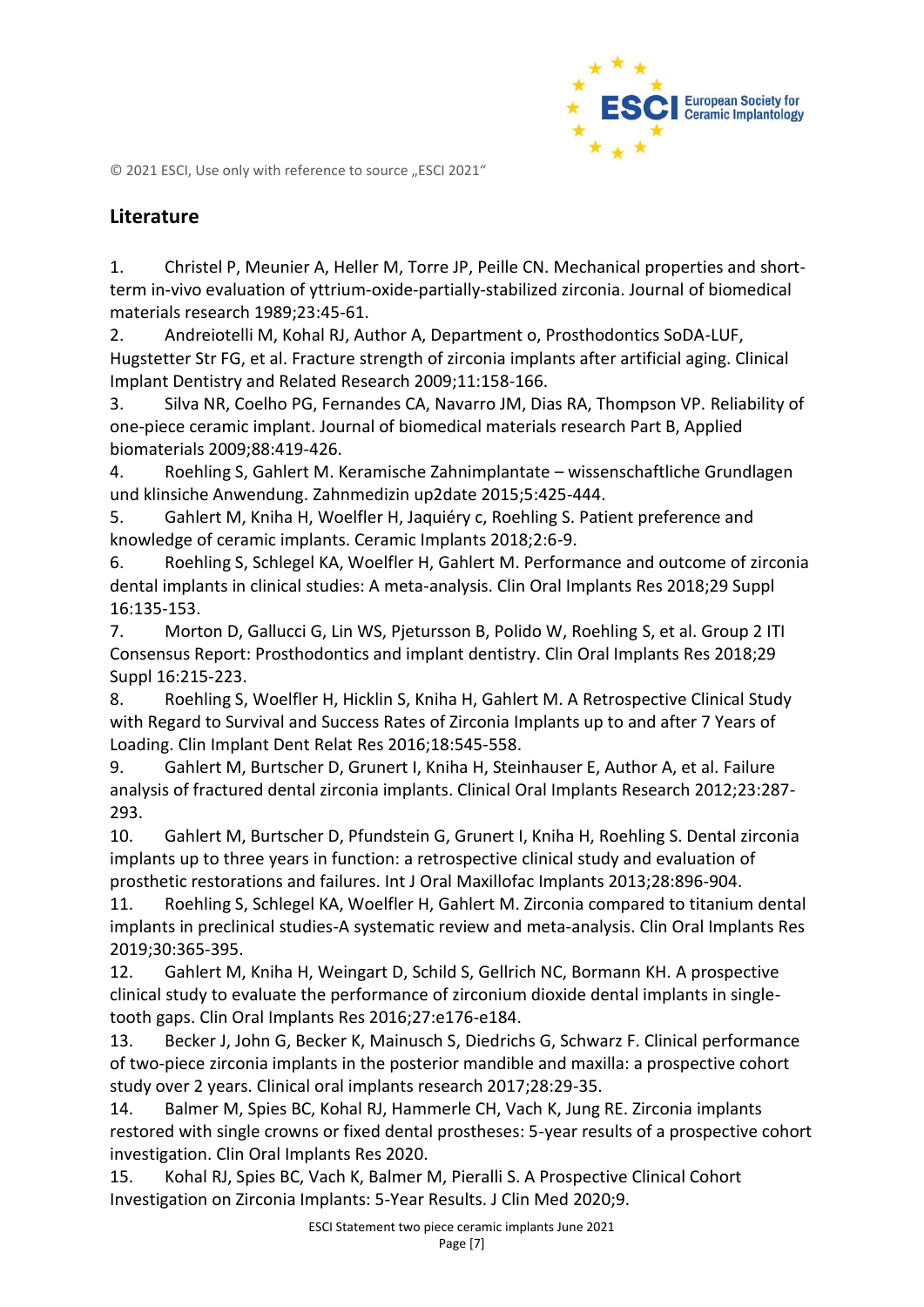

16. Bormann KH, Gellrich NC, Kniha H, Dard M, Wieland M, Gahlert M. Biomechanical evaluation of a microstructured zirconia implant by a removal torque comparison with a standard Ti-SLA implant. Clinical oral implants research 2012;23:1210-1216.

17. Gahlert M, Roehling S, Sprecher CM, Kniha H, Milz S, Bormann K. In vivo performance of zirconia and titanium implants: a histomorphometric study in mini pig maxillae. Clin Oral Implants Res 2012;23:281-286.

18. Gahlert M, Roehling S, Wieland M, Sprecher CM, Kniha H, Milz S. Osseointegration of zirconia and titanium dental implants: a histological and histomorphometrical study in the maxilla of pigs. Clinical oral implants research 2009;20:1247-1253.

19. Gahlert M, Rohling S, Wieland M, Eichhorn S, Kuchenhoff H, Kniha H. A comparison study of the osseointegration of zirconia and titanium dental implants. A biomechanical evaluation in the maxilla of pigs. Clin Implant Dent Relat Res 2010;12:297-305.

20. Janner SFM, Gahlert M, Bosshardt DD, Roehling S, Milz S, Higginbottom F, et al. Bone response to functionally loaded, two-piece zirconia implants: A preclinical histometric study. Clin Oral Implants Res 2018;29:277-289.

21. Grassi FR, Capogreco M, Consonni D, Bilardi G, Buti J, Kalemaj Z. Immediate occlusal loading of one-piece zirconia implants: five-year radiographic and clinical evaluation. Int J Oral Maxillofac Implants 2015;30:671-680.

22. Bormann KH, Gellrich NC, Kniha H, Schild S, Weingart D, Gahlert M. A prospective clinical study to evaluate the performance of zirconium dioxide dental implants in singletooth edentulous area: 3-year follow-up. BMC Oral Health 2018;18:181.

23. Joos M, Sailer I, Filippi A, Mukaddam K, Rosentritt M, Kuhl S. Stability of screwretention in two-piece zirconia implants: An in vitro study. Clin Oral Implants Res 2020;31:607-614.

24. Bethke A, Pieralli S, Kohal RJ, Burkhardt F, von Stein-Lausnitz M, Vach K, et al. Fracture Resistance of Zirconia Oral Implants In Vitro: A Systematic Review and Meta-Analysis. Materials (Basel) 2020;13.

25. Joda T, Voumard B, Zysset PK, Bragger U, Ferrari M. Ultimate force and stiffness of 2 piece zirconium dioxide implants with screw-retained monolithic lithium-disilicate reconstructions. J Prosthodont Res 2018;62:258-263.

26. Spies BC, Fross A, Adolfsson E, Bagegni A, Doerken S, Kohal RJ. Stability and aging resistance of a zirconia oral implant using a carbon fiber-reinforced screw for implantabutment connection. Dent Mater 2018;34:1585-1595.

27. Spies BC, Nold J, Vach K, Kohal RJ. Two-piece zirconia oral implants withstand masticatory loads: An investigation in the artificial mouth. J Mech Behav Biomed Mater 2016;53:1-10.

28. Zhang F, Meyer Zur Heide C, Chevalier J, Vleugels J, Van Meerbeek B, Wesemann C, et al. Reliability of an injection-moulded two-piece zirconia implant with PEKK abutment after long-term thermo-mechanical loading. J Mech Behav Biomed Mater 2020;110:103967.

29. Spies BC, Maass ME, Adolfsson E, Sergo V, Kiemle T, Berthold C, et al. Long-term stability of an injection-molded zirconia bone-level implant: A testing protocol considering aging kinetics and dynamic fatigue. Dent Mater 2017;33:954-965.